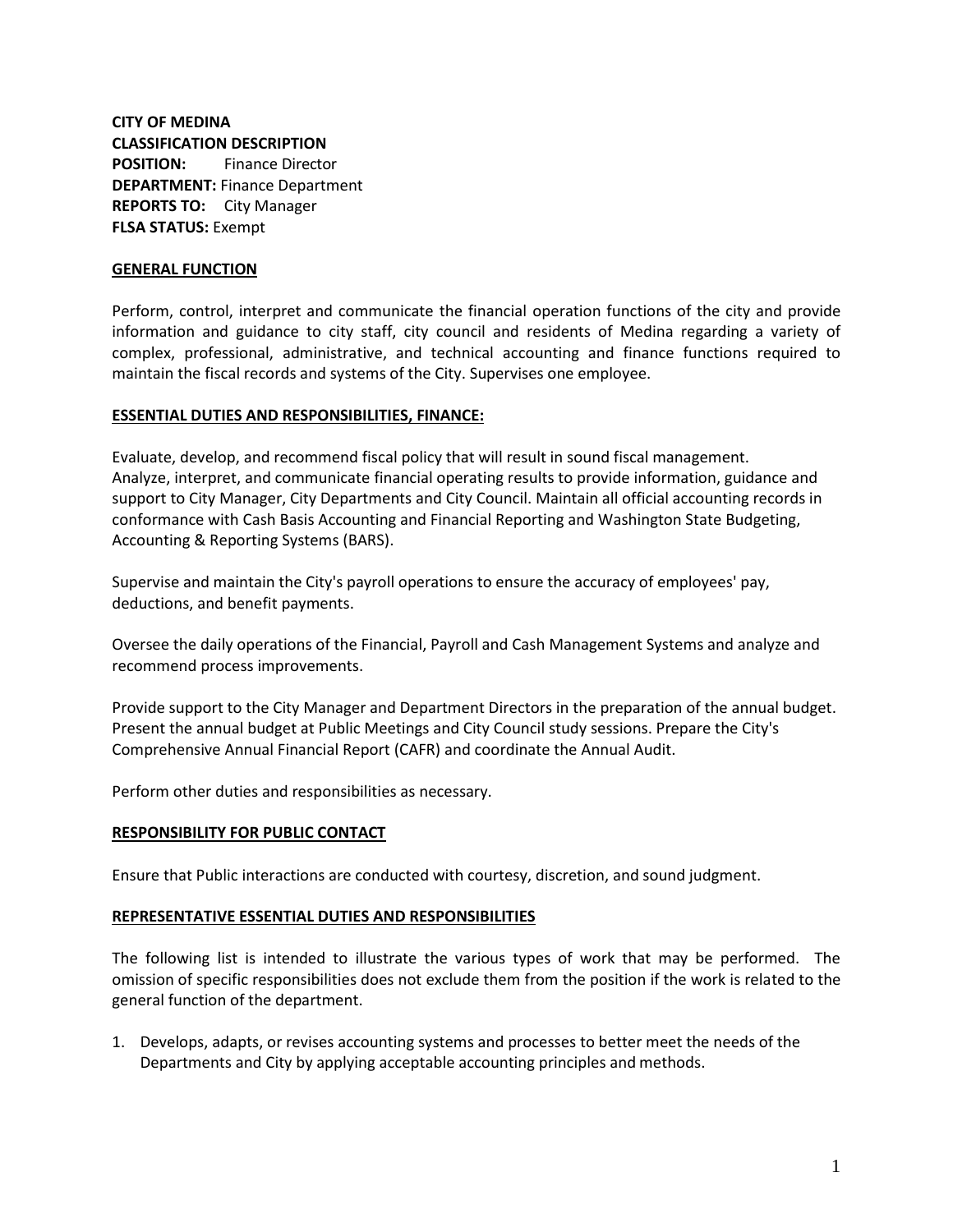- 2. Prepares financial reports according to cash basis accounting and BARS guidelines; prepares, maintains, verifies, and posts complex financial entries into Financial System in accordance with Washington State Budgeting, Accounting & Reporting guidelines.
- 3. Tracks revenue for Cash Receipts; prepares AR Invoices as needed; provides financial guidance on Cash Management processes; provides revenue reporting.
- 4. Reviews Accounts Payable Vendor Invoices and ensures invoices have budgeted funds available, department manager signature and clear business purpose; provides guidance on Accounts Payable processes; provides expenditure reporting.
- 5. Oversees & backs up Deputy Finance director who receives Monthly Timesheets and enters Employee Labor hours into Payroll System; manages benefit deductions; manages benefit and payroll reporting; manages benefit/deduction additions and changes.
- 6. Performs Month-End closing functions, including reviewing Journal Entries and creating Month End Financial Reporting.
- 7. Analyzes and interprets monthly financial reports and provides explanations and recommendations to management.
- 8. Coordinates, monitors and directs major accounting functions and activities such as fund accounting, grant accounting, investments, cash management, accounts payable, accounts receivable, capital fund accounting, budget development and payroll.
- 9. Responsible for research of accounting guidelines and implementation within departments.
- 10. Oversees State Government Quarterly filings and Annual Federal Form filings.
- 11. Research financial impact of operational changes. Develops, recommends, and implements policies and procedures to accommodate new programs, state statutes, and federal requirements.
- 12. Participates in the ongoing development and maintenance of automated accounting systems
- 13. Oversees & backs up Deputy Finance director who maintains records of cash received; prepares monthly bank reconciliation and reconciles fund balances to cash.
- 14. Records Revenue and Expenditures to appropriate BARS accounts in accordance with State Auditor's Office and City guidelines; maintains BARS Chart of Accounts.
- 15. Prepares special projects involving research and financial tracking, using spreadsheets and financial reports as requested by the City Manager or City Council Finance Committee.
- 16. Manages annual budget preparation, annual report, and provides assistance to the state auditor during audit periods as required.

#### **PRINCIPAL DUTIES:**

1. Plan, organize and manage the daily operations of the City's Finance functions.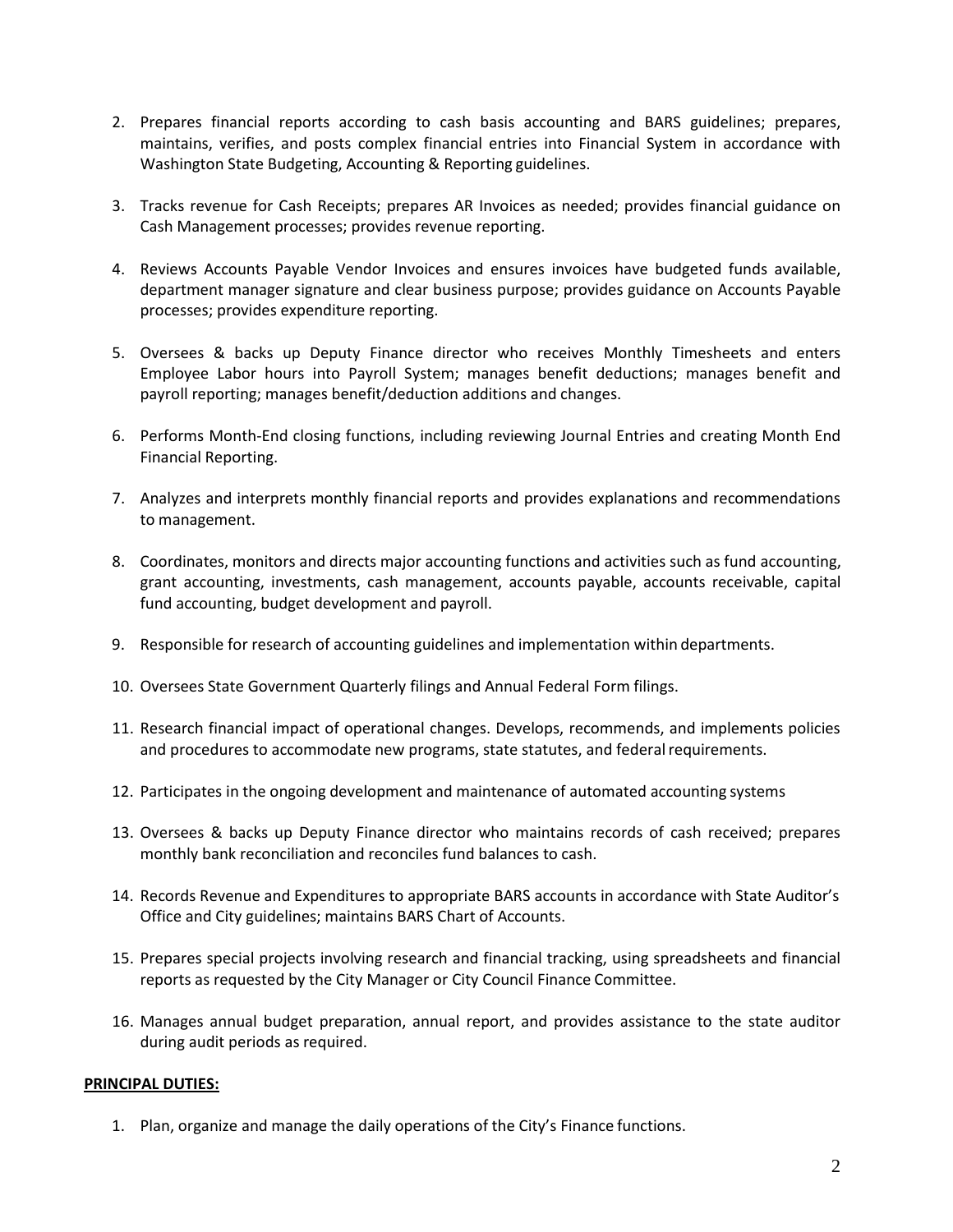- 2. Oversee the accounting functions, including general ledger, cash management, purchasing, revenue assurance, accounts payable, payroll, benefits, financial reporting and State and Federal reporting requirements.
- 3. Work with the City Manager, City Council and management team in the preparation and management of the annual budget.
- 4. Active participant in capital project planning and grant compliance monitoring.
- 5. Manage and monitor the City's investments.
- 6. Monitor Fund Balances and work with City Manager and Department Directors to ensure adherence to Annual Adopted Budget. Submit Budget Amendments for adoption by City Council as appropriate.
- 7. Prepare monthly financial reports for presentation and approval by City Council.
- 8. Attend a *minimum* of 1 night meeting a month.
- 9. Act as liaison to the Finance Committee of the City Council.
- 10. Perform other duties as assigned.

## **SKILLS, QUALIFICATIONS AND EXPERIENCE:**

- Be a strong, dynamic leader who can create and maintain a culture where teamwork and mutual problem solving are basic requirements for all employees.
- Be recognized as a strong team leader with a successful track record in providing innovative solutions to public finance challenges as well as can grow with a city in a supportive, fast-paced and changing environment.
- Excellent written and communication skills are essential.
- Encourage open communication based on an environment of trust and integrity.
- Ability to use financial models to develop and monitor the City Council's Strategic Goals.

## **MINIMUM QUALIFICATIONS**

## **Education and Experience**

Graduation from an accredited college or university with a Bachelor's degree in Accounting, Finance, or a related field is required, with either a MBA or MPA preferred and at least five years of professional finance experience, including two years in a supervisory role or any equivalent combination of education and experience. The ideal candidate will have strong knowledge of Cash-basis and Fund accounting, GASB 54 and the CAFR, and be committed to excellent customer service. He/She will have a proven track record of planning and coordinating internal staff and functions. Strong preference will also be given to candidates who possess a CPA and a high skill level in accounting software programs, including Vision Municipal Solutions.

## **Necessary Knowledge, Skills, and Abilities**

- Thorough knowledge of regulations, policies, and procedures, principals and practices which apply to accounting and financing, preferably in municipal government.
- Knowledge of Payroll applications and procedures & applicable laws.
- Operation of a variety of computer applications including word processing, spreadsheet, and data processing, equipment, and applications, preferably in municipal government.
- Formulate, initiate, and administer policies and procedures for effective fiscal control.
- Maintain effective and respected work relationships with staff, elected officials, and the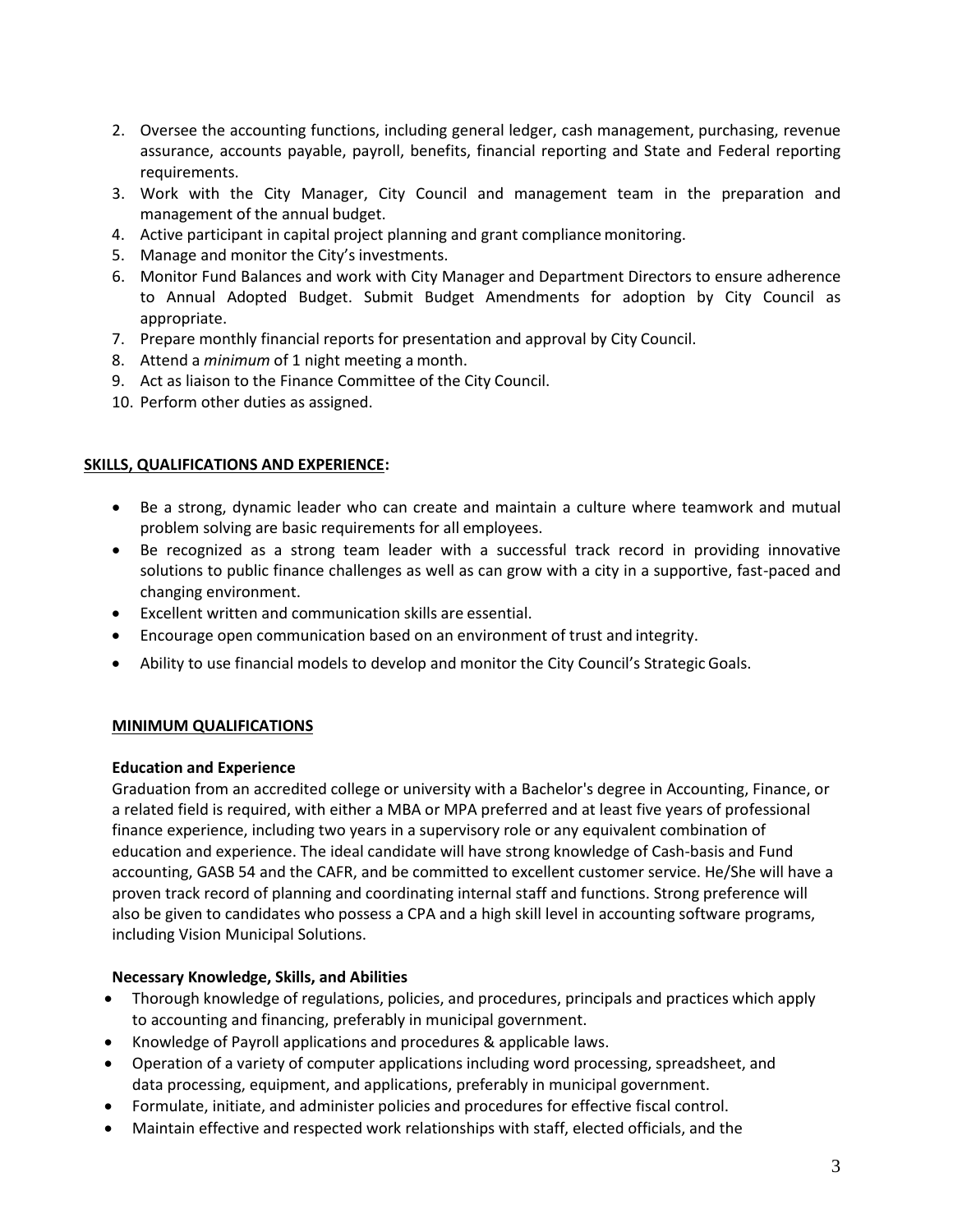public.

- Present and communicate ideas and concepts in public and in private; verbally and in writing.
- Make independent judgments which have highly significant impacts on the organization.
- Preferably possess knowledge of laws, legal codes, government regulations and the democratic political process.
- Analyze and interpret complex financial data; prepare financial reports and detailed accounting records.
- Maintain accurate accounting records.
- Prefer experience in applying accounting principles to municipal organizations in accordance with BARS requirements.
- Maintain confidentiality of payroll and other records.
- Organize, prioritize, and perform work assignments independently.

\_\_\_\_\_\_\_\_\_\_\_\_\_\_\_\_\_\_\_\_\_\_\_\_\_\_\_\_\_\_\_\_\_\_\_\_\_\_\_\_\_\_\_\_\_\_\_\_\_\_\_\_\_\_\_\_\_\_\_\_\_\_

• Communicate effectively with elected officials, city staff, and the public using tact, discretion, and courtesy.

# **OTHER DUTIES MIGHT INCLUDE:**

Administer benefits and deferred compensation programs. Serve as point of contact for and processes requests from LEOFF 1 members. Ensure benefit compliance with state and federal regulations, union agreements and city policies. Provide overview and benefits orientation to new employees, answer questions related to employee benefits, resolve benefit issues. Coordinate enrollment, changes, modification, or termination of employee benefits. Coordinate COBRA benefits coverage.

Administer Workers' Compensation and Leaves. Coordinate employee injuries and claims with Labor and Industries, manage, track and respond to unemployment insurance claims. Coordinate WCIA COMPACT training. Manage leaves of absence, including but not limited to FMLA, WFCA and WA Family Leave Act.

Involvement in employee relations and labor relations/contract administration as it relates to the financial impact of negotiated wages and benefit proposal. Some knowledge of how wages and benefits are applied within a collective bargaining environment would be preferred.

Partner with department directors to provide recruitment and selection services. **PHYSICAL DEMANDS**

The physical demands described here are representative of those that must be met by an employee to successfully perform the essential functions of this job. Reasonable accommodations may be made to enable individuals with disabilities to perform the essential functions.

While performing the duties of this job, the employee is frequently required to sit, talk and hear. The employee is occasionally required to walk; use hands and fingers to operate, handle, or feel objects, tools, or controls; and reach with hands and arms.

The employee must occasionally lift and/or move up to 25 pounds. Specific vision abilities required by this job include close vision and the ability to adjust focus.